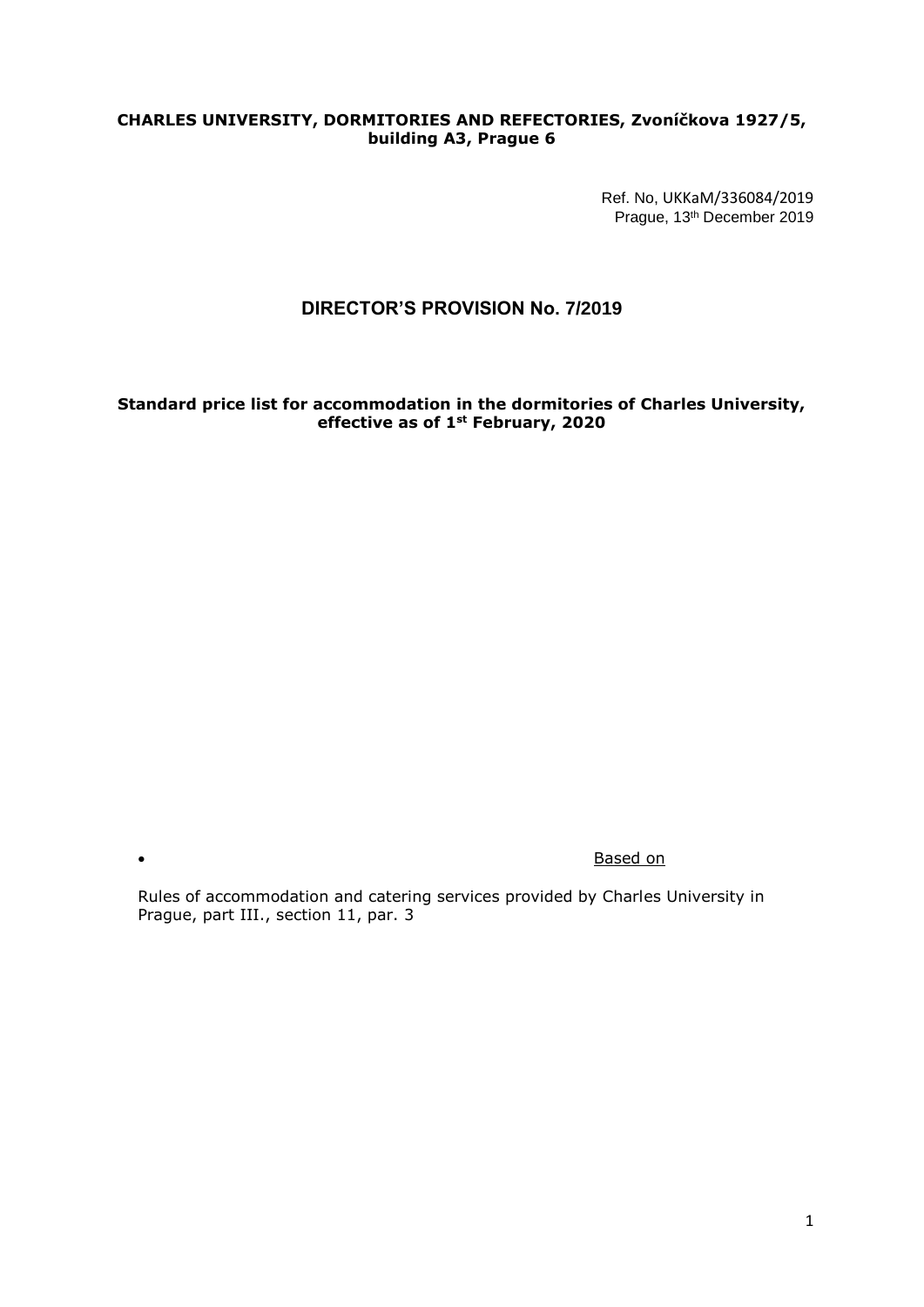**Section I Standard price list for accommodation in the dormitories of Charles University** 

|                             |                                              |                 |                 | <b>Accommodation</b><br>rate valid for<br>accommodation<br>lenght 1 up to 60<br>days<br><b>Accommodation</b> | <b>Accommodation</b><br>rate valid for<br>accommodation<br>lenght 61 up to<br>300 days<br><b>Accommodation</b> | <b>Accommodation</b><br>rate valid for<br>accommodation<br>lenght up to 301<br>days<br><b>Accommodation</b> |
|-----------------------------|----------------------------------------------|-----------------|-----------------|--------------------------------------------------------------------------------------------------------------|----------------------------------------------------------------------------------------------------------------|-------------------------------------------------------------------------------------------------------------|
| Dormitory                   | Room type                                    | No. of<br>rooms | No. of<br>beds  | rate 1 day incl.<br>VAT. Rate is in<br><b>CZK</b>                                                            | rate 1 day incl.<br>VAT. Rate is in<br><b>CZK</b>                                                              | rate 1 day incl.<br>VAT. Rate is in<br><b>CZK</b>                                                           |
| Jednota                     | Single room                                  | $6 \mid$        | 6 <sup>1</sup>  | 250,00                                                                                                       | 177                                                                                                            | 175                                                                                                         |
|                             | En-suite Single room                         | 2               | 2               | 250,00                                                                                                       | 201                                                                                                            | 199                                                                                                         |
|                             | Double room                                  | 32              | 64              | 200,00                                                                                                       | 147                                                                                                            | 143                                                                                                         |
|                             | Triple room                                  | 52<br>38 (      | 156<br>152      | 150,00<br>150,00                                                                                             | 118<br>109                                                                                                     | 115<br>103                                                                                                  |
| <b>Budeč</b>                | Quadruple room<br>Single room                | 17              | 17              | 250,00                                                                                                       | 171                                                                                                            | 168                                                                                                         |
|                             | Double room                                  | 88              | 176             | 250,00                                                                                                       | 131                                                                                                            | 128                                                                                                         |
|                             | Triple room                                  | 7               | 21              | 150,00                                                                                                       | 108                                                                                                            | 106                                                                                                         |
| <b>Švehlova</b>             | Single room                                  | 24              | 24              | 250,00                                                                                                       | 135                                                                                                            | 133                                                                                                         |
|                             | Double room                                  | 187             | 374             | 250,00                                                                                                       | 113                                                                                                            | 108                                                                                                         |
|                             | En-suite Double room                         | 2               | 4               | 250,00                                                                                                       | 120                                                                                                            | 117                                                                                                         |
|                             | Triple room                                  | 97              | 291             | 150,00                                                                                                       | 91                                                                                                             | 87                                                                                                          |
|                             | Quadruple room                               | 7               | 28              | 100,00                                                                                                       | 81                                                                                                             | 77                                                                                                          |
| Na Větrníku                 | Single room                                  | 256             | 253             | 250,00                                                                                                       | 142                                                                                                            | 139                                                                                                         |
|                             | Double room                                  | 252             | 524 1080<br>252 | 250,00                                                                                                       | 105<br>147                                                                                                     | 99<br>143                                                                                                   |
| Hvězda                      | Sinble room                                  |                 |                 | 250,00                                                                                                       |                                                                                                                |                                                                                                             |
|                             | En-suite Single room 1+1                     | 70              | 70              | 300,00                                                                                                       | 199                                                                                                            | 195                                                                                                         |
|                             | En-suite Single room                         | 10              | $10\,$          | 400,00                                                                                                       | 229                                                                                                            | 219                                                                                                         |
|                             | En-suite Single room                         |                 |                 |                                                                                                              |                                                                                                                |                                                                                                             |
|                             | <b>Hotelroom type</b>                        | 20              | 20              | 450,00                                                                                                       | 309                                                                                                            | 299                                                                                                         |
|                             | Double room                                  | 393             | 786             | 250,00                                                                                                       | 115                                                                                                            | 110                                                                                                         |
|                             | En-suite Double room                         | 96 !            | 296             | 250,00                                                                                                       | 179                                                                                                            | 175                                                                                                         |
| Kajetánka                   | En-suite Single room                         | 190             | 190             | 250,00                                                                                                       | 173                                                                                                            | 168                                                                                                         |
|                             | En-suite Double room                         | 481             | 962             | 250,00                                                                                                       | 135                                                                                                            | 129                                                                                                         |
| Komenského                  | En-suite Single room                         | 107             | 107             | 250,00                                                                                                       | 197                                                                                                            | 188                                                                                                         |
|                             | En-suite Double room                         | 75)             | 150             | 250,00                                                                                                       | 159                                                                                                            | 155                                                                                                         |
| 17. listopadu               | En-suite Single room                         | 12              | 12 <sup>3</sup> | 250,00                                                                                                       | 165                                                                                                            | 155                                                                                                         |
|                             | En-suite Double room                         |                 | 724 1448        | 250,00                                                                                                       | 130                                                                                                            | 125                                                                                                         |
| Nová kolej                  | En-suite Double room                         | 78 <br>46       | 156<br>46       | 250,00                                                                                                       | 105                                                                                                            | 100                                                                                                         |
| Otava + Vltava              | En-suite Single room<br>En-suite Double room |                 | 776 1552        | 250,00<br>250,00                                                                                             | 149<br>115                                                                                                     | 147<br>109                                                                                                  |
| Hostivař                    | En-suite Single room                         | 12              | 12 <sup>1</sup> | 250,00                                                                                                       | 147                                                                                                            | 142                                                                                                         |
|                             | Double room                                  | 80              | 160             | 250,00                                                                                                       | 113                                                                                                            | 108                                                                                                         |
|                             | En-suite Double room                         | 195             | 390             | 250,00                                                                                                       | 123                                                                                                            | 121                                                                                                         |
|                             | En-suite Tripl room                          | 1               | 3 <sup>1</sup>  | 150,00                                                                                                       | 102                                                                                                            | 98                                                                                                          |
| Bolevecká                   | En-suite Single room                         | 20              | 20:             | 250,00                                                                                                       | 139                                                                                                            | 133                                                                                                         |
|                             | En-suite Double room                         | 144             | 288             | 250,00                                                                                                       | 102                                                                                                            | 98                                                                                                          |
|                             | Quadruple room                               | 9               | 36              | 100,00                                                                                                       | 67                                                                                                             | 65                                                                                                          |
| Heyrovského                 | En-suite Double room                         | 62              | 62              | 250,00                                                                                                       | 102                                                                                                            | $\overline{98}$                                                                                             |
|                             | Triple room                                  | 20              | 60:             | 150,00                                                                                                       | 82                                                                                                             | 79                                                                                                          |
| <b>Šafránkův</b><br>pavilon | Double room                                  | 58<br>$6 \mid$  | 116<br>12       | 250,00<br>250,00                                                                                             | 96<br>112                                                                                                      | $\overline{92}$<br>107                                                                                      |
| Na Kotli                    | En-suite Double room<br>Single room          | 72              | 72              | 250,00                                                                                                       | 120                                                                                                            | 115                                                                                                         |
|                             | Double room                                  |                 | 503 1006        | 250,00                                                                                                       | 96                                                                                                             | 92                                                                                                          |
|                             | En-suite Double room                         | 30              | 60              | 250,00                                                                                                       | 109                                                                                                            | 105                                                                                                         |
|                             | Triple room                                  | 1               |                 | 150,00                                                                                                       | 78                                                                                                             | $\frac{74}{1}$                                                                                              |
|                             | Quadruple room                               | 15              | 60              | 100,00                                                                                                       | 68                                                                                                             | 65                                                                                                          |
| Jana Palacha                | En-suite Single room                         | 12              | 12 <sup>1</sup> | 250,00                                                                                                       | 133                                                                                                            | 127                                                                                                         |
|                             | En-suite Double room                         | 36              | 72              | 250,00                                                                                                       | 105                                                                                                            | 101                                                                                                         |
|                             | En-suite Triple room                         | 46              | 138             | 150,00                                                                                                       | 85                                                                                                             | 82                                                                                                          |

The aforementioned prices for accommodation in the dormitory are valid for one bed and one bed day, including VAT in the current rate.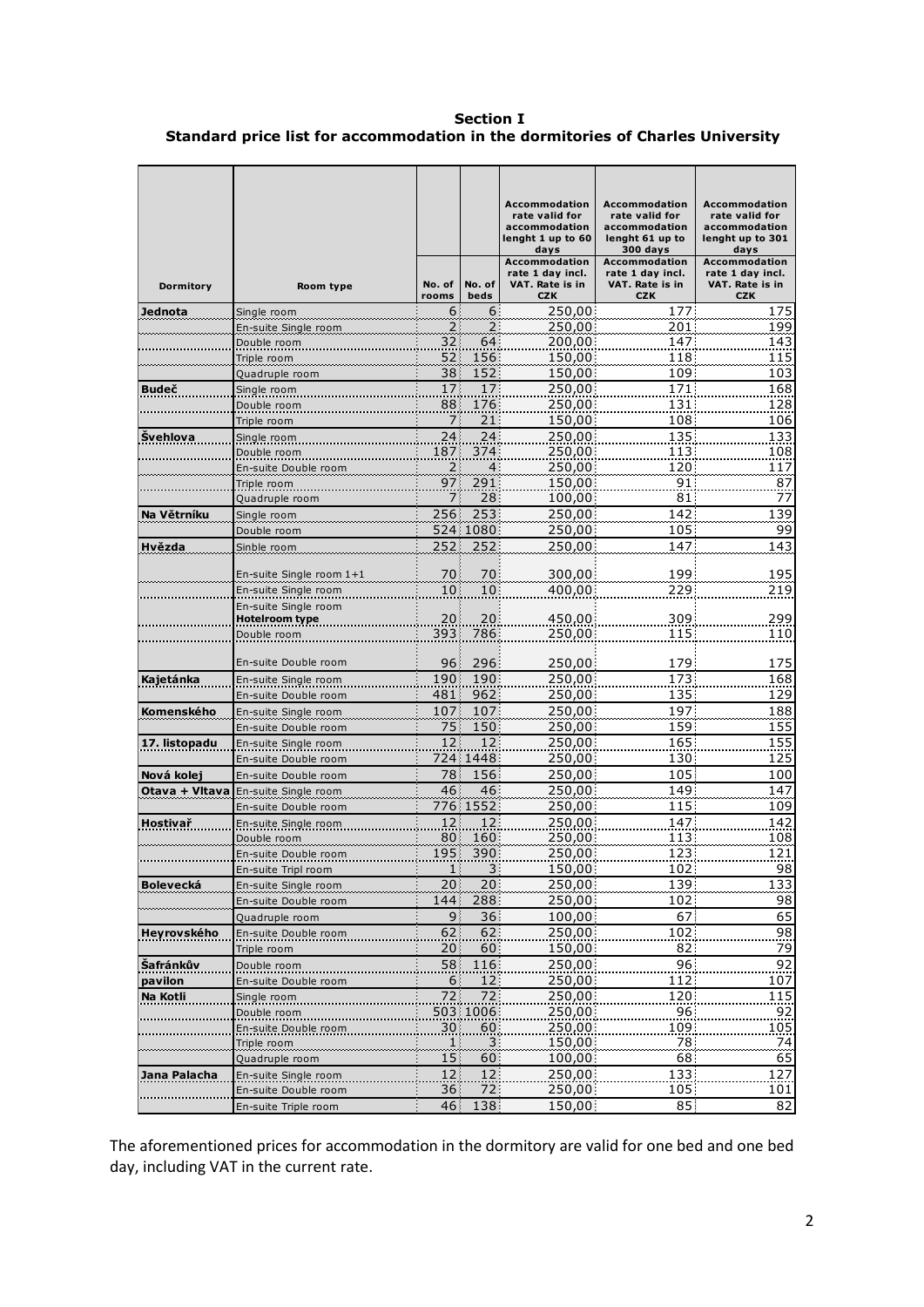#### **Section 2 Standard price list and terms and conditions of accommodation in the family dormitory Hvězda**

|                  |                                           | <b>Number</b><br>of<br>rooms | <b>Number</b><br>of beds | <b>Price of</b><br>accommodati<br>on from 60-<br>300 days       | <b>Price for</b><br>accommodation<br>from 301 days                     |
|------------------|-------------------------------------------|------------------------------|--------------------------|-----------------------------------------------------------------|------------------------------------------------------------------------|
| <b>Dormitory</b> | Type of<br>accommodation                  | <b>Number</b><br>οf<br>rooms | <b>Number</b><br>of beds | <b>Price for 1</b><br>bed/day in<br><b>CZK, VAT</b><br>included | <b>Price calculation</b><br>for 1 month in CZK,<br><b>VAT included</b> |
| Hvězda           | Quadruple room+asn.<br>Fac. (family room) | 28                           |                          | 75                                                              | 70                                                                     |

1. Price list of the accommodation in the family dormitory Hvězda

The aforementioned prices for accommodation in the family dormitory are valid for one bed and one bed day, including VAT in the current rate.

The prices don't include the following services: electric power, water and sewerage costs.

The client agrees to pay for these services in advance payments. The amounts will be defined in the Calculation sheet, attached to the Accommodation contract for the family dormitory. The advance payments for the consumption of electric power, water and sewerage costs will be cleared on the last day of the calendar year, based on actual measurement and valid prices of energy and services. Other services are included in the accommodation price.

If the client with his/her child uses the whole quadruple bedroom, the overall price is the listed price for a single bed, multiplied by four.

2. Price list of the accommodation in the family dormitory Hvězda (ground floor)

|                  |                     | <b>Number</b> |               | <b>Price of</b><br>accommodati | <b>Price for</b>         |
|------------------|---------------------|---------------|---------------|--------------------------------|--------------------------|
|                  |                     | of            | <b>Number</b> | on from 60-                    | accommodation            |
|                  |                     | rooms         | of beds       | 300 days                       | from 301 days            |
|                  |                     |               |               | Price for 1                    |                          |
|                  |                     | <b>Number</b> |               | bed/day in                     | <b>Price calculation</b> |
|                  | Type of             | of            | <b>Number</b> | <b>CZK, VAT</b>                | for 1 month in CZK,      |
| <b>Dormitory</b> | accommodation       | rooms         | of beds       | included                       | <b>VAT included</b>      |
|                  | Quadruple room+asn. |               |               |                                | 75                       |
| Hvězda           | Fac. (family room)  | 14            | 28            | 80                             |                          |

The aforementioned prices for accommodation in the family dormitory are valid for one bed and one bed day, including VAT in the current rate, and services provided.

- a) If the client with his/her child only uses a half of the unit, the overall price is a standard price for two beds in a double en-suite room.
- b) If the client with his/her child only uses a half of the unit, the overall price is a standard price for one bed in a double en-suite room, plus the price for the accommodation of the child, set to 26 Czk per bed day (including VAT).

## **Section 3 Value added tax (VAT)**

The prices include VAT according to the current rate. However, they don't include local accommodation tax, which may or may not be set according to the valid legislation.

#### **Section 4 Discounts from standard accommodation prices**

1. In case of optimization of the dormitory capacity, discounts from standard accommodation prices are applicable in the following way, pursuant to the General terms and conditions of accommodation: